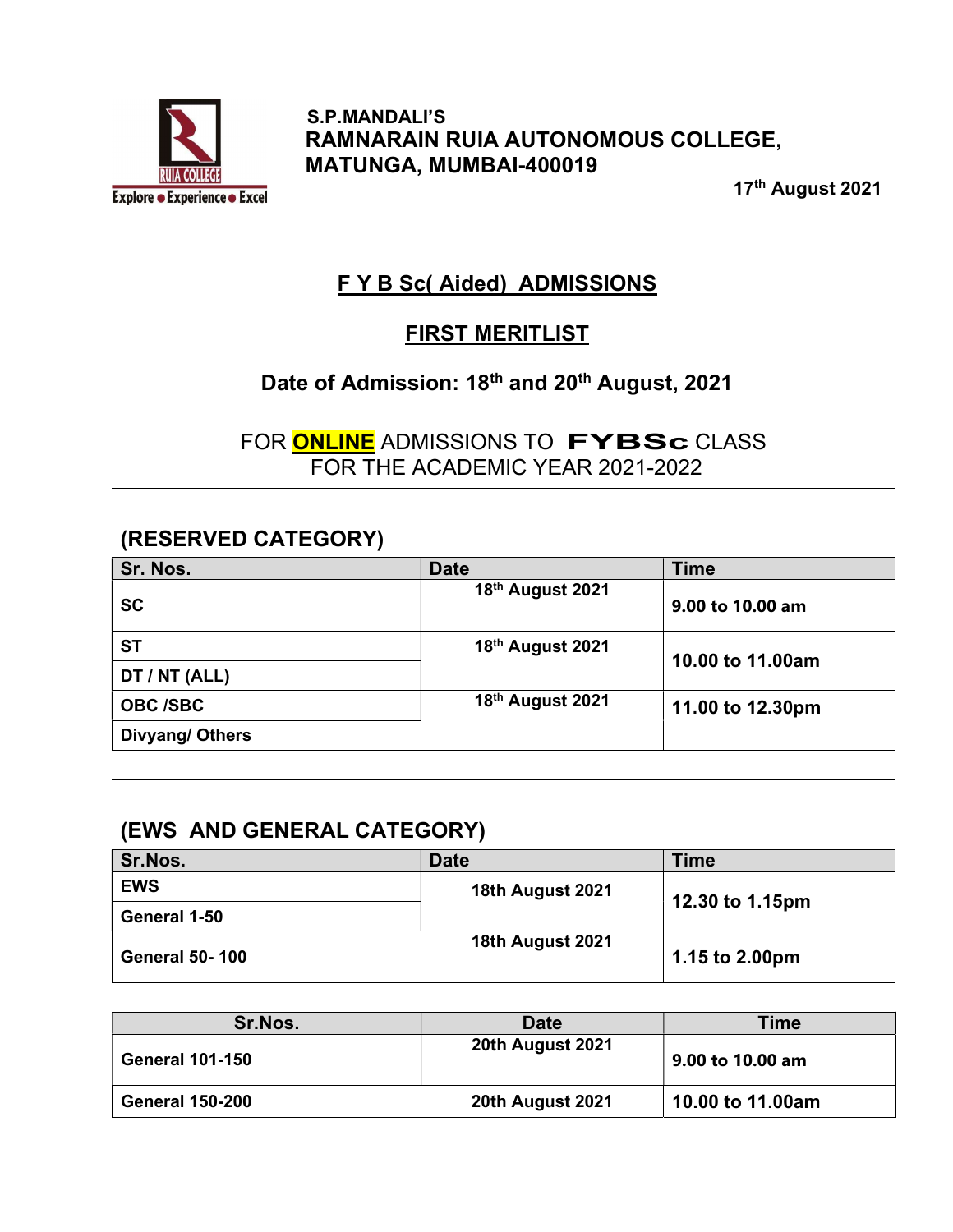| <b>General 200-250</b>     | 20th August 2021 | 11.00 to 12.00 noon |
|----------------------------|------------------|---------------------|
| <b>General 250-300</b>     | 20th August 2021 | 12.00 to 1.00pm     |
| <b>General 300 onwards</b> | 20th August 2021 | 1.00pm to 2.00pm    |
|                            |                  |                     |

#### Platform of Admission – ZOOM online platform

#### ◆ ZOOM Link :

https://us06web.zoom.us/j/88513680192?pwd=bjJ0eG9KOEdEOXdMOXIxdzFtTDNydz09

Meeting ID: 885 1368 0192 Passcode: 881459

#### Payment of Fee: ONLINE

# INSTRUCTIONS TO STUDENTS

## Step 1:

Students must keep following documents with them when they join the meeting:

- 1. Registration form of the University of Mumbai
- 2. Undertaking/ Declaration given by University of Mumbai
- 3. 12<sup>th</sup> Marksheet or the downloaded statement of marks
- 4. Caste certificate (if applicable)
- 5. Any other certificate for claiming reservation.
- 6. Gap certificate (if applicable)

## Step 2:

Join the zoom meeting at the specified time on 18<sup>th</sup> August 2021 / 20<sup>th</sup> August 2021